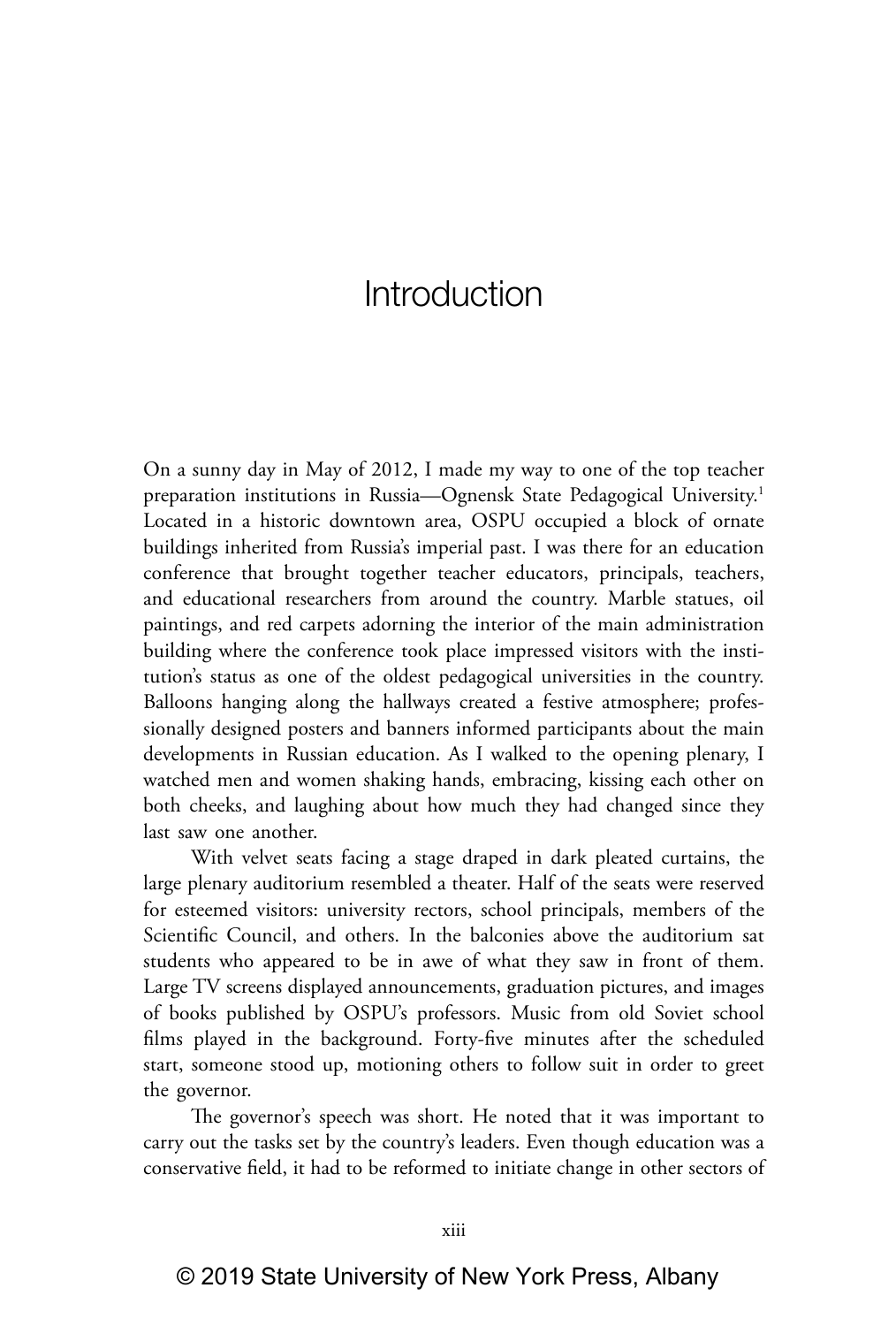#### xiv INTRODUCTION

the economy and society. With that, the governor called for implementation of Our New School, a policy issued in 2010, stating that it served as "the starting point for the modernization of the nation's education." The governor also congratulated the university on its two-hundred-year anniversary and praised it for supplying high-quality teachers for the city's schools, saying that half of the city's sixty thousand teachers were graduates of the university.

The irony of the governor's speech was that Our New School argued for a complete elimination of pedagogical universities—a point that concerned many in the educational community. In the plenaries and sessions that followed, organizers and speakers from OSPU emphasized the need for participants to consider the points laid out in the conference resolution. The four-page document distributed among the participants highlighted both the achievements of Russian pedagogical education and the challenges it was facing. Its conclusion stated:

Concerned with the emerging practice of transforming pedagogical universities into general higher education institutions, the assembly participants underscore the necessity of preserving and strengthening the national tradition of preparing teachers in pedagogical universities. (Resolution 2012,  $3$ )<sup>2</sup>

The despair veiled by the bureaucratese of the resolution became most tangible during the closing plenary when one of the conference organizers pleaded with the audience: "Colleagues, I just want to remind you. We have to sign this resolution as soon as possible and direct it to the powers above. If we don't do it, if we don't act soon, there might be no pedagogical education left in Russia in several years' time." When I heard those words, I froze in my seat. I became familiar with the attacks on university-based teacher education in the United States, United Kingdom, and other international contexts when I embarked on my multi-sited ethnography of Russian educational reforms. Hearing this story of attacks echoed in a country with a distinct educational history, far removed from the troubles of American or British politics and seemingly untouched by the rise of corporate control of education, was, to put it mildly, unsettling. The festive atmosphere of the conference, I came to realize, had a dark underside. Among other things, it was pedagogical universities' desperate attempt to survive in the onslaught of globally circulated neoliberal reforms. To tackle these challenges, the organizers tried to mobilize participants to create networks, working groups, and partnerships to counteract the changes that were coming from "above."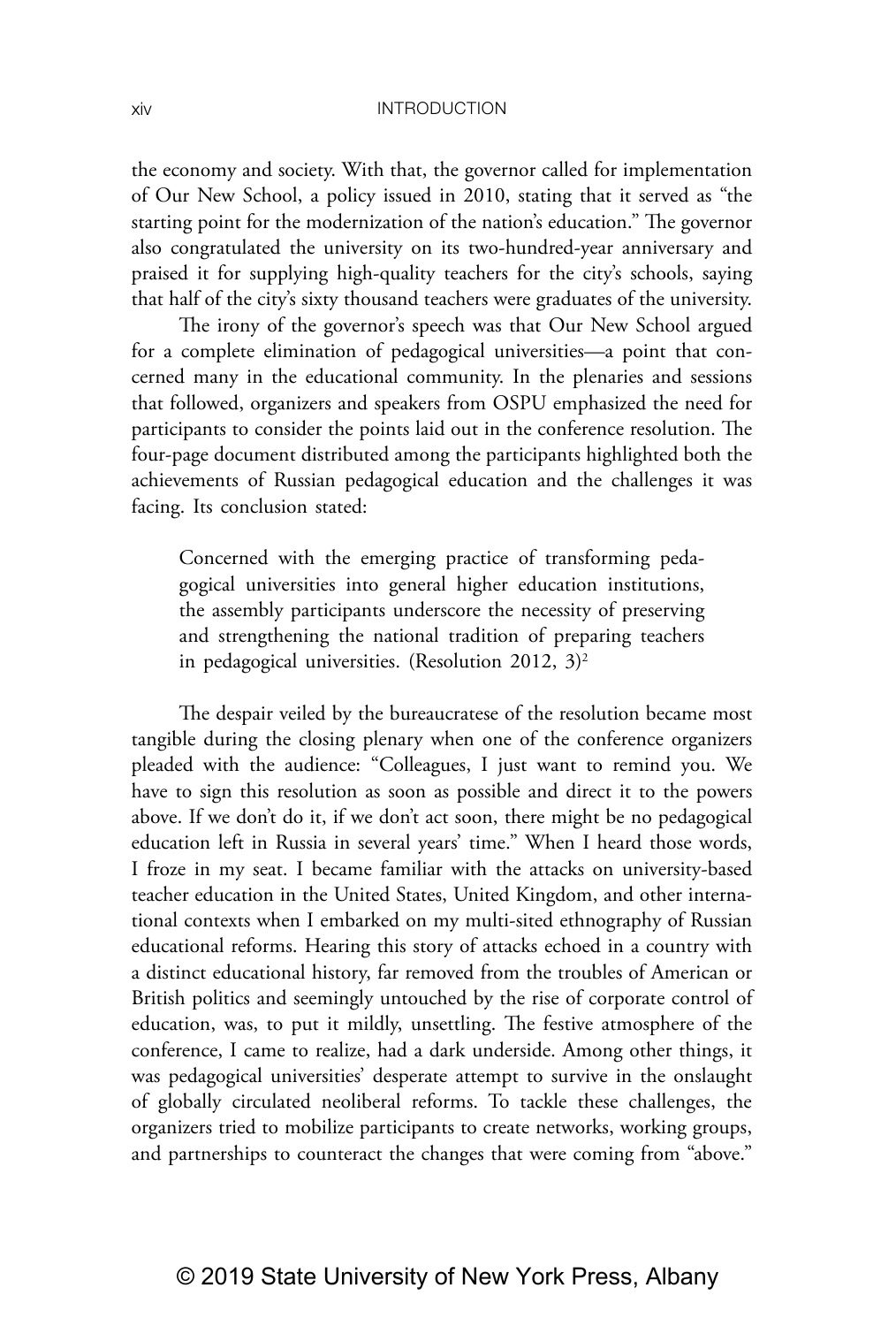#### INTRODUCTION xv

When I returned to Russia in August 2013, I learned that one such change from "above" was the Concept of Support for the Development of Teacher Education<sup>3</sup>—also called the Concept of Teacher Education Modernization (referred to as the Concept throughout this text and summarized in appendix A). According to its creators, the Concept sought to improve the quality of teacher education. This improvement was to be accomplished by creating multiple paths into the teaching profession, increasing practical preparation in teacher education programs, making preparation competency based, and introducing a certification exam for those who wanted to teach. Even though many of these measures resembled proposals promoted by reformers in other countries (Darling-Hammond and Lieberman 2012; Furlong, Cochran-Smith, and Brennan 2009; Trippestad, Swennen, and Werler 2017), there were no references to international experiences in the official text. It only stated that the introduction of new standards for K–12 schooling and new teachers' professional standards in Russia necessitated teacher education reforms. As I came to realize later, working in tandem, the new standards and the Concept significantly changed the purposes of schooling, deprofessionalized teaching, and radically redesigned teacher education. These changes came to naturalize social inequality and depoliticize education. This reorientation of an educational system is noteworthy because of Russia's socialist past as well as its prior commitments to educational equity (Zajda 2003) and to a professionalized teaching force (Counts 1961) that was trained predominantly in pedagogical universities or stand-alone teacher education institutions.

In order to understand these changes, I focused on the Concept and followed the work of reformers who orchestrated its development and implementation. During my ethnographic fieldwork, I encountered discrepancies between reformers' public and private justifications for this reform; mimicry, masking, double-talk around this policy across various sites; as well as creative forms of coercion deployed to induce educators to accept reform ideology. Throughout my research, I often encountered participants who described what was happening in Russian education through the metaphor of theater. Thus, this book draws on the construct of political theater to reveal and disrupt the dramas unfolding in the world of educational policymaking in Russia and across the globe.

Drawing on several years of ethnographic research in Russia, I argue that teacher education reforms work as political theater that uses ideas of higher quality to disguise the sociocultural change pursued by reformers and mystifies policy processes so that the audience would accept this change.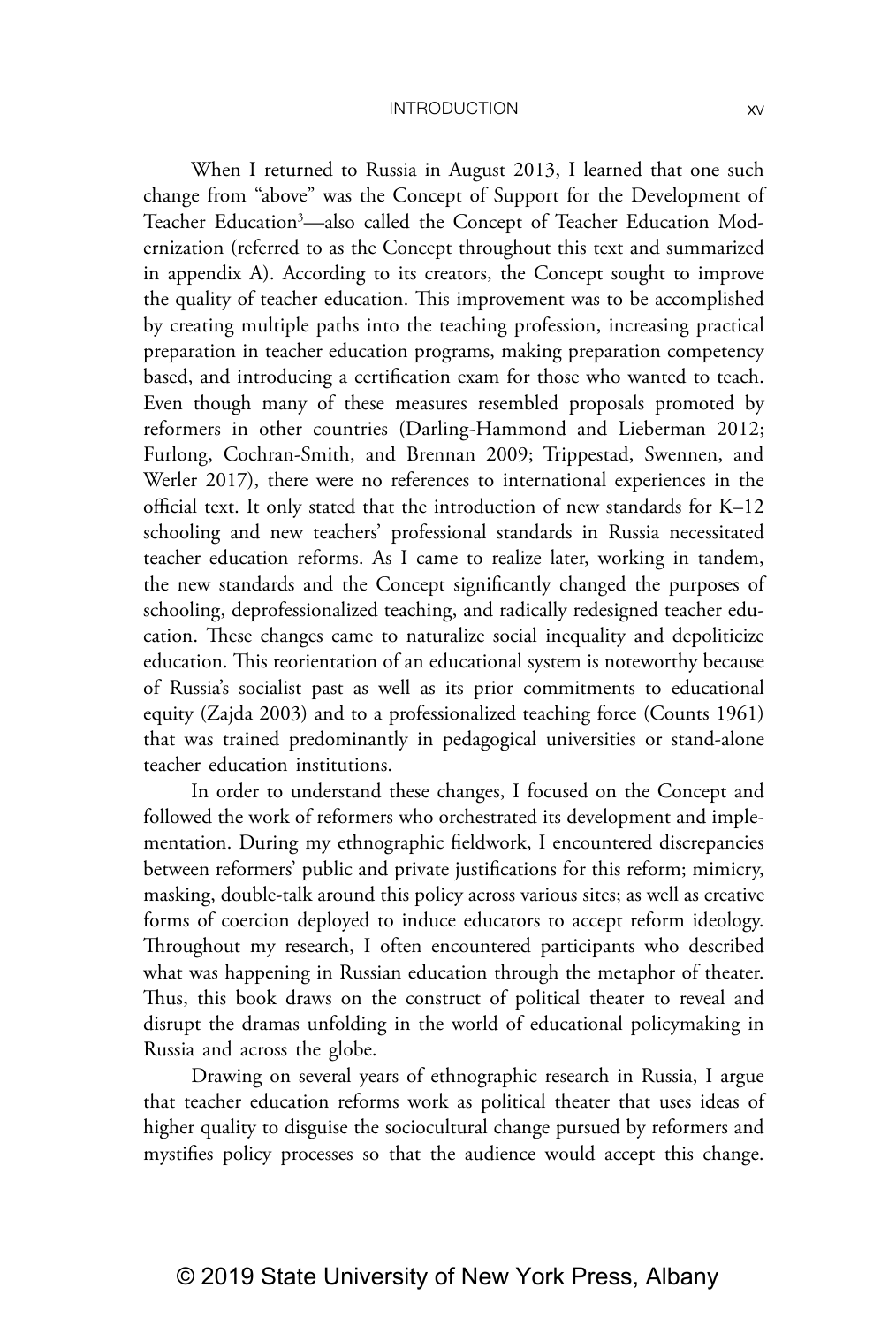#### xvi INTRODUCTION

Throughout the book, I analyze the dramas that unfolded in Russia as an observer who seeks to understand how reformers deploy dramaturgical techniques to introduce globally circulated policy scripts for educational reforms into national and subnational spaces despite opposition from educators and the public. The globally interconnected processes and transnational flows of ideologies I describe have a bearing not only for the future of Russia but also for other countries around the world. In what follows, I discuss global transformations in education and what the Russian context can offer for extending our understanding of these processes. I then discuss the conceptual framework of political theater used in this book and anthropology of policy as the methodological approach of this study. In the final section, I provide an overview of the book.

## Teacher Education Reforms in the Global Neoliberal Context

In many ways, this book is about a small group of Russian reformers who pursued educational modernization under the influence of the global neoliberal imaginary (Rizvi and Lingard 2010). In conceptualizing neoliberalism, I draw on Wacquant (2012), who approaches it as a political project that reengineers the state to serve markets and to produce new subjectivities through disciplinary policies. The prevalence of market thinking means that education around the world is framed in terms of its significance for economic competitiveness and efficiency rather than social cohesiveness, cultural continuity, or democratic equality (Rizvi and Lingard 2010). Reformers identify accountability, efficiency, and cost-benefit analyses as key priority areas. The production of new subjectivities (Davies and Bansel 2007), on the other hand, reflects a turn toward a conservative modernization (Apple 2006), which creates flexible, responsibilized subjects (Ong 2006), consumers (Ward 2012), or workers who imagine themselves as "bundles of skills" (Urciuoli 2010, 162).

In the changing relationships between the state and the private sector, teachers are increasingly positioned as strategic resources for achieving national economic competitiveness on the global stage (Maguire 2002, 2010) and as managers of human capital (Ellis and McNicholl 2015; Smyth 2006). These transformations lead to the construction of a "global teacher" with "the emphasis . . . on compliance with competencies rather than thinking critically about practice; focusing on teaching rather than learning; doing rather than thinking; skills rather than values" (Maguire 2010, 61).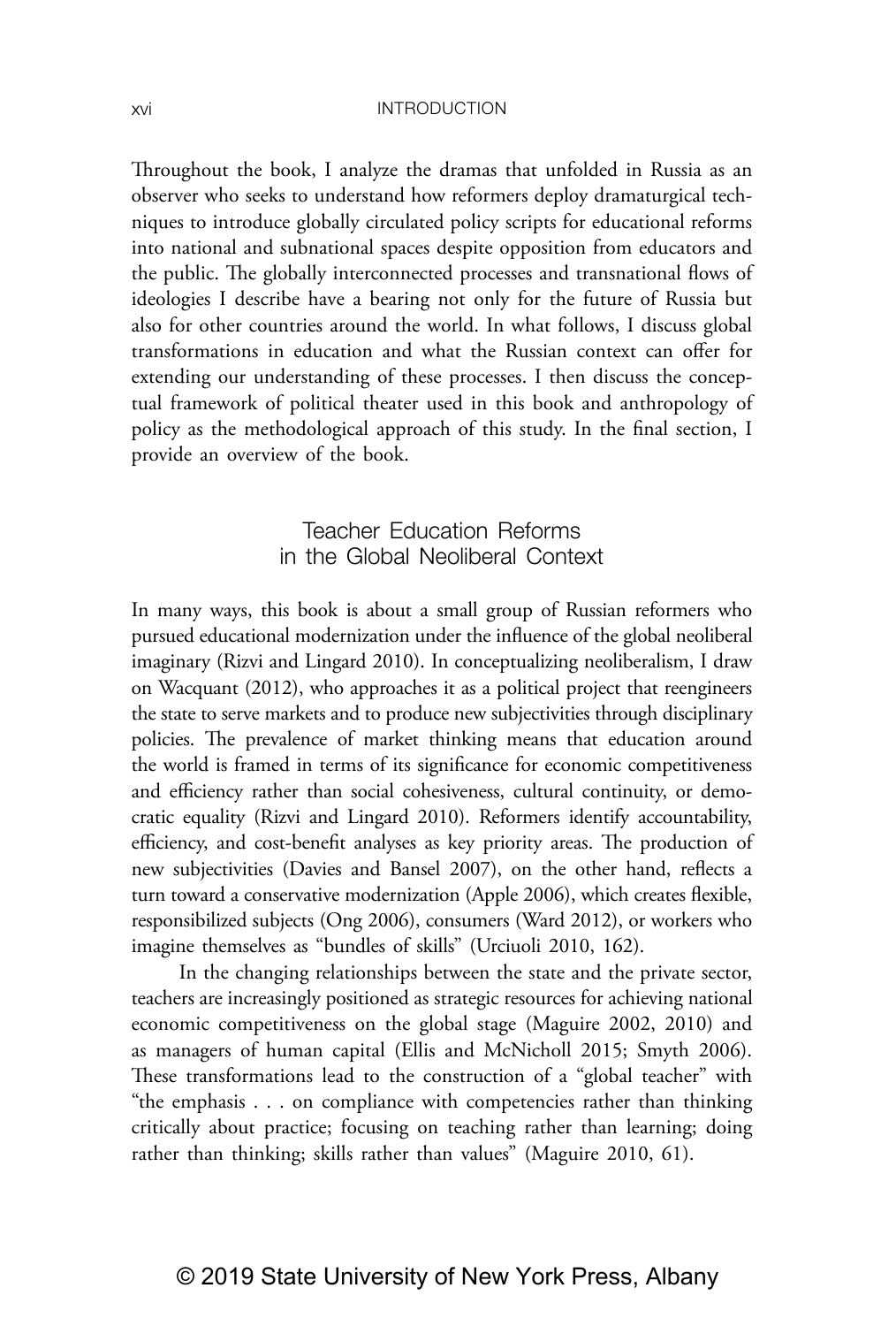#### INTRODUCTION xvii

The repositioning of teachers in national or global agendas has immediate implications for teacher education (Maguire 2010). Approaching teacher education as "a public policy problem," policymakers try to identify "which of its broad parameters . . . can be controlled . . . to enhance teacher quality and thus have a positive impact on desired school outcomes" (Cochran-Smith 2005, 4). This framing of teacher education as a policy problem occurs both in the United States and around the world, often with references to globalization, economic competition, and rapid change (Darling-Hammond and Lieberman 2012; Earley, Imig, and Michelli 2011; Furlong, Cochran-Smith, and Brennan 2009; Paine, Blömeke, and Aydarova 2016; Trippestad, Swennen, and Werler 2017; Zeichner 2010). Yet the pursuit of teacher quality is wrought with contradictions. Some policy actors advocate for complete elimination of university-based preparation (Hanushek and Rivkin 2004) or opening routes into teaching to those who were trained for other jobs (Gladwell 2009; Hess 2002). Others argue that teacher education programs should be held responsible for their graduates' job placement (DeStefano 2013) and for academic achievement of their graduates' students through value-added measures (Hanushek and Rivkin 2010). Less radical but much more common proposals include increasing teachers' practical preparation through partnerships with schools (Beauchamp et al. 2016; Ellis and McNicholl 2015; Zeichner 2017), making teacher education more outcome-oriented and competency-based (Darling-Hammond 2010; Darling-Hammond and Lieberman 2012; Sälzer and Prenzel 2018), and using tests to determine who can gain entry into the profession (Darling-Hammond 2010; Kobakhidze 2013). In the struggle over which parameters will improve teacher quality, private sector actors and alternative providers exercise greater power both over the direction of new policies and over actual preparation of teachers (Chudgar 2013; Kumashiro 2010; Zeichner and Peña-Sandoval 2015; Zeichner and Conklin 2016). Crisscrossing the globe, most of these measures appeared in one way or the other in the proposals of Russian reformers.

The fields of comparative and international education as well as global policy offer three perspectives on how and why globally circulated policies made their way to Russia. On the one hand, world culture theorists argue that shared beliefs about the role of education in nation building drive governments around the world to adopt similar educational approaches (Baker and LeTendre 2005; Boli 2005; Boli, Ramirez, and Meyer 1985). Policymakers choose Western models as more efficient or rational solutions to the problems at hand. In a similar vein, world society theory suggests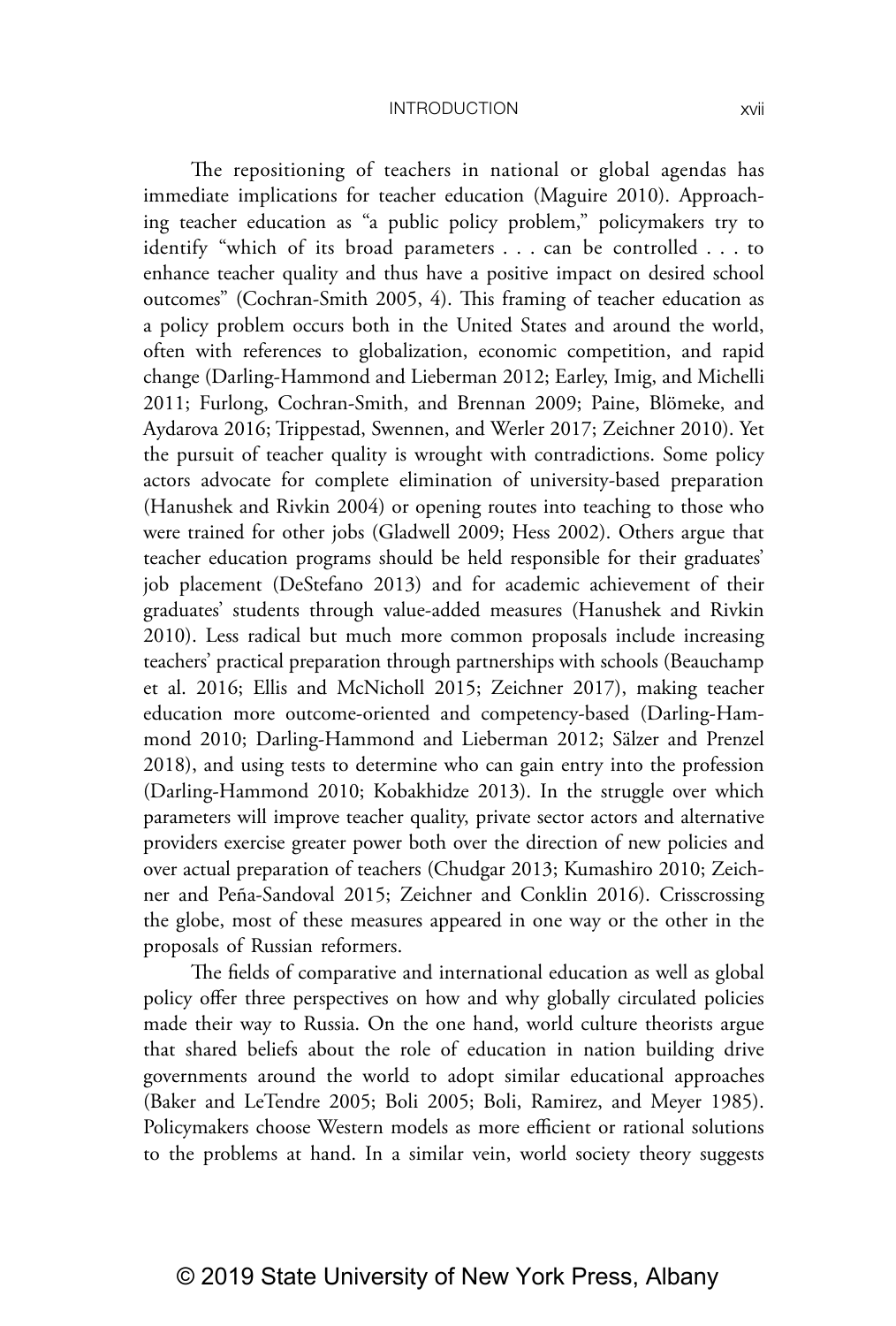#### xviii INTRODUCTION

that global circulation of myths about individuals and nation-states explains the growing homogenization of education worldwide (Ramirez 2012). Noting increased similarities in how government officials prioritize educational quality and equity, theorists working in this paradigm argue that loose coupling explains variation in how these policies manifest themselves on the ground. These macro-level approaches, however, have recently come under significant scrutiny. Critics contend that world culture theory assumes homogeneity where there might be none, overlooks conflict and coercion that accompany educational standardization, and ignores participants' lived experiences in different corners of the world (Anderson-Levitt 2003, 2012; Carney, Rappleye, and Silova 2012; Caruso 2008; Griffiths and Arnove 2015; Rappleye 2015; Silova and Brehm 2015; Takayama 2015).

Theories of educational borrowing and lending, also known as educational transfer (Rappleye 2012) or policy recontextualization (Verger, Novelli, and Altinyelken 2012), provide an alternative explanation. Steiner-Khamsi (2004, 2010) argues that in cases of apparent similarities between different policies, it is only discourses that end up being borrowed. Governments often use references to global models or international "best practices" to justify and legitimize contentious policies at home, evoking "external authority for implementing reforms that otherwise would have been resisted" (Steiner-Khamsi 2004, 203). Referencing other countries helps policymakers build coalitions among otherwise dissenting groups and build momentum for large-scale systemic changes (Rappleye 2012; Takayama 2008, 2010). But with Russia's long-standing struggle between those who look to the West for modernization designs and those who vehemently oppose the introduction of foreign ideas, referencing external forms only intensifies conflicts around controversial reforms. While transformations in Russian education can perhaps be seen as "silent borrowing" of international forms (Waldow 2009), this explains neither how the process of engaging with global forms unfolds in such a politically charged context nor what the ultimate goal in engaging these policies might be.

Most recently, scholars attending to the global circulation of educational policies shifted the focus of their explorations from governments to governance (S. Ball and Junemann 2012; Rizvi and Lingard 2010), highlighting "the different forms of individual and institutional agency that play a role in constructing a nascent global policy" (Mundy, Green, Lingard, and Verger 2016, 8). These studies examine how international organizations, such as the Organisation for Economic Co-operation and Development (Morgan and Shahjahan 2014; Sellar and Lingard 2013), the World Bank (Mundy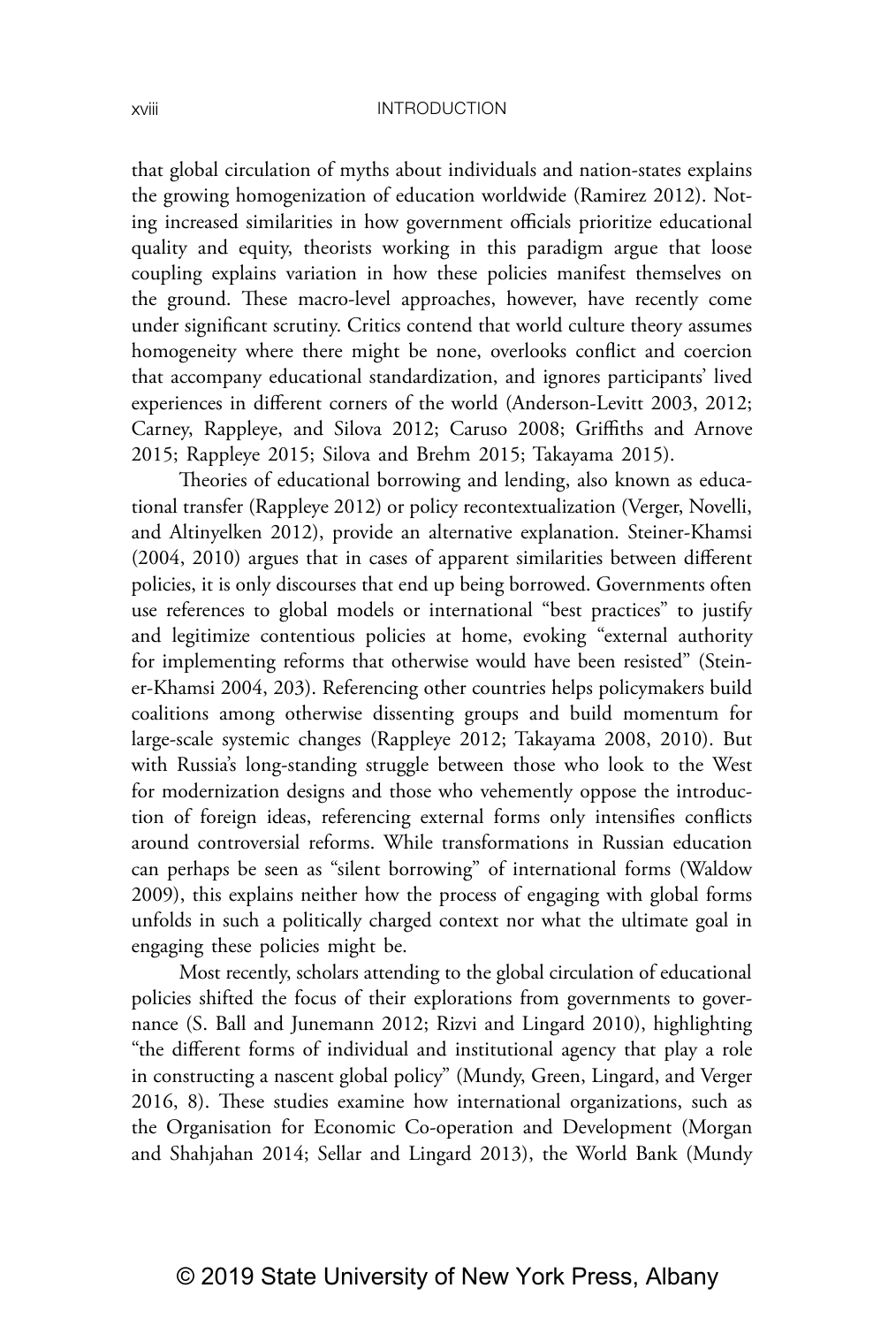#### INTRODUCTION xix

and Verger 2015; Zapp 2017), UNESCO (Edwards, Okitsu, da Costa, and Kitamura 2017), and WTO (Robertson, Bonal and Dale 2002; Sidhu 2007; Verger 2009) engage in normative and epistemic governance. They do so by circulating knowledge and policy prescriptions through monitoring reports (Read 2019), technical assistance (Klees, Samoff, and Stromquist 2012), and sponsored projects (Rappleye and Un 2018). In other words, international organizations "exert influence through their governance instruments, which range from norm setting, opinion formation, financial means, coordinative activities to consulting services" (Bieber 2010, 106; see also Martens, Nagel, Windzio, and Weymann 2010).

International assessments, such as the Programme for International Student Assessment (PISA) administered by the OECD, constitute an important mechanism in global governance (Sellar and Lingard 2013, 2014), because the benchmarking they produce influences national decisions to adopt global policy scripts (Meyer and Benavot 2013). Other assessments such as TALIS<sup>4</sup> and policy evaluation procedures such as  $SABER<sup>5</sup>$  work to streamline policies targeting teachers, thus placing them in the center of global neoliberal governance (Robertson 2012, 2013, 2016). Corporate actors are another force to reckon with, as they seek to shape policies that would either facilitate the expansion of educational markets or produce a workforce they can employ (S. Ball 2007; Menashy 2016; Spring 2015a, 2015b; Steiner-Khamsi 2018).

Building on the observations of global governance scholarship, this book explores how multiple positions that Russian reformers occupied in international organizations' epistemic communities, global policy networks, as well as national policymaking circles provided them with resources to conceptualize and enact a controversial reform of teacher education. Reformers deployed these resources as much to accomplish global agendas of creating a knowledge economy as to introduce a conservative modernization that would purportedly restore Russia's greatness on the global stage. To untangle the complexities of reformers' engagement with global policies and national scripts, this book departs from rationalist macro-level examination of nation-states predominant in the study of global policies. Instead, it focuses on the micro-politics of policy actors' activities in order to analyze the discrepancies, mismatches, and ruptures between the public appearances of teacher education reform and reformers' backstage discussions of its conceptualization, implementation, and consequences. Political constructions of global education policies in the Russian context make this study relevant to audiences in other countries, which I will discuss next.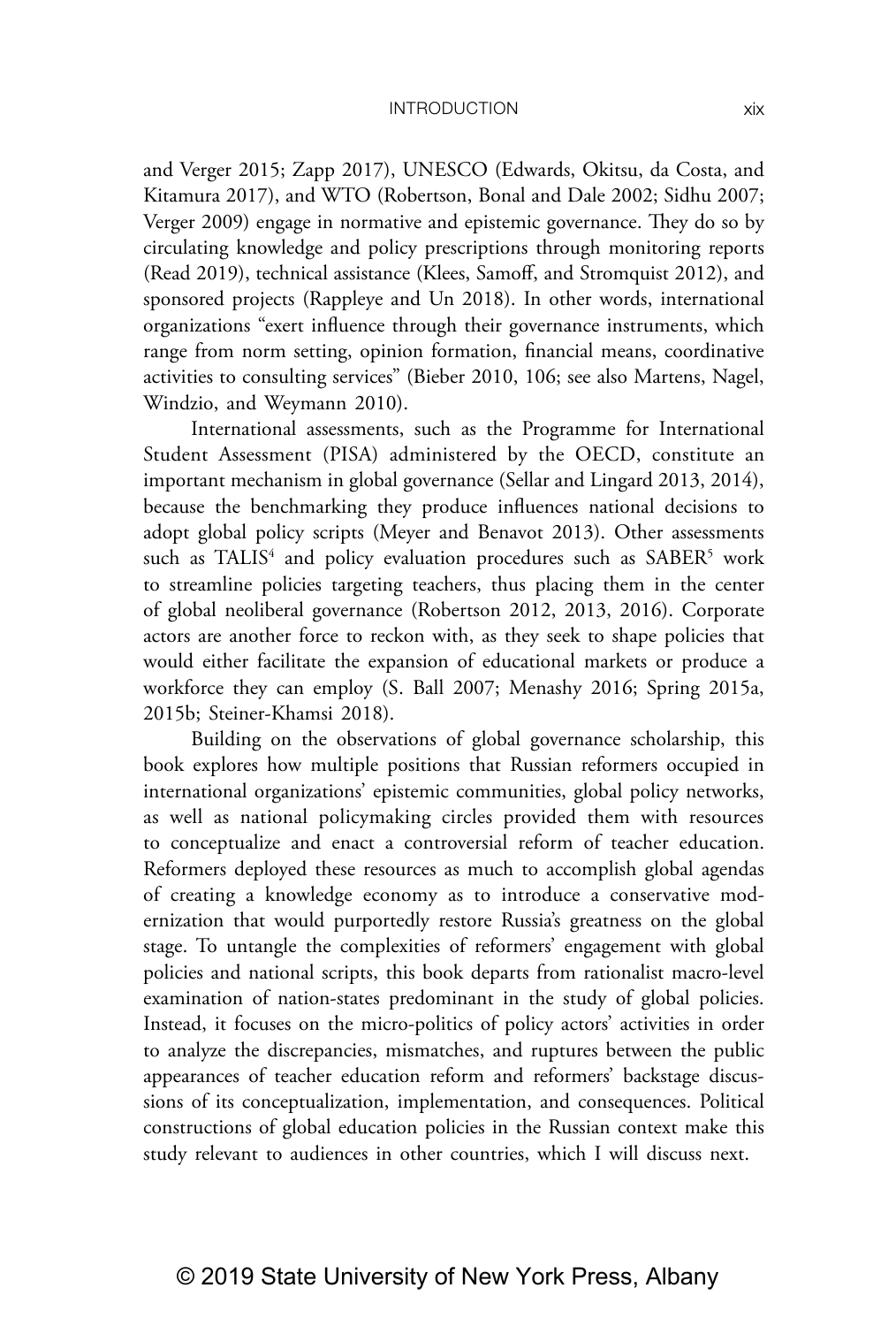#### xx INTRODUCTION

## Research Context: Educational Change in Russia

While global transformations in teacher education and in educational policymaking have received some attention, particularly in the Anglo-Saxon world, perspectives from postsocialist contexts have been uncommon (for exceptions see D. Johnson 2010; Niyozov, 2008; Steiner-Khamsi and Stolpe 2006; Webster, Silova, Moyer, and McAllister 2011). A lack of attention to developments in Russian education can partly be explained by the assumptions of its uniqueness, difference, and divergence from the West (Alexander 2000). Yet sometimes this emphasis treads on the verge of exoticizing, Orientalizing, and Othering Russia in ways that are reminiscent of the Cold War era (Aydarova, Millei, Piattoeva, and Silova 2016; Chatterjee 2015). Even though there was a historical moment of Russia's limited participation in transnational educational flows (Schriewer and Martinez 2004), Russia's involvement with international influences and global policies was strong before the formation of the Soviet Union and since its collapse in 1991 (Alexander 2009; Gounko 2008; Gounko and Smale 2007; Timoshenko 2011). Exchanges between Russia and different parts of the world continued even during the Soviet era: Dewey influenced the early Soviet school (Mchitarjan 2000); Vygotsky and Bakhtin had a significant impact on educational philosophies in the West (Wertsch 1998).

Despite cultural differences, the ongoing policy dialogues between Russia and the West created many commonalities. The fact that school vouchers were tested in Russia before they were introduced in the United States (M. Johnson 1997) demonstrates that old assumptions about other nations' present being advanced nations' past no longer hold in the era of networked globalization. Vying to restore its position of power on the global stage, Russia also actively engages in the efforts to outdo and outperform the Western world even in the Western world's creations, such as neoliberalism and market mechanisms across the social sector (Hemment 2009; Matza 2010). For this reason, research in postsocialist contexts such as Russia can extend our understandings of how global neoliberal policies traverse the globe.

Despite prior attempts at decentralization, Russia continues to run a relatively centralized system of education headed by the Ministry of Education (MOE). The ministry is in charge of issuing directives that regulate the functioning of the educational system, which include standards for general education (K–12), professional preparation, and the teaching profession. A World Bank study of Russian education (Nikolaev and Chugunov 2012)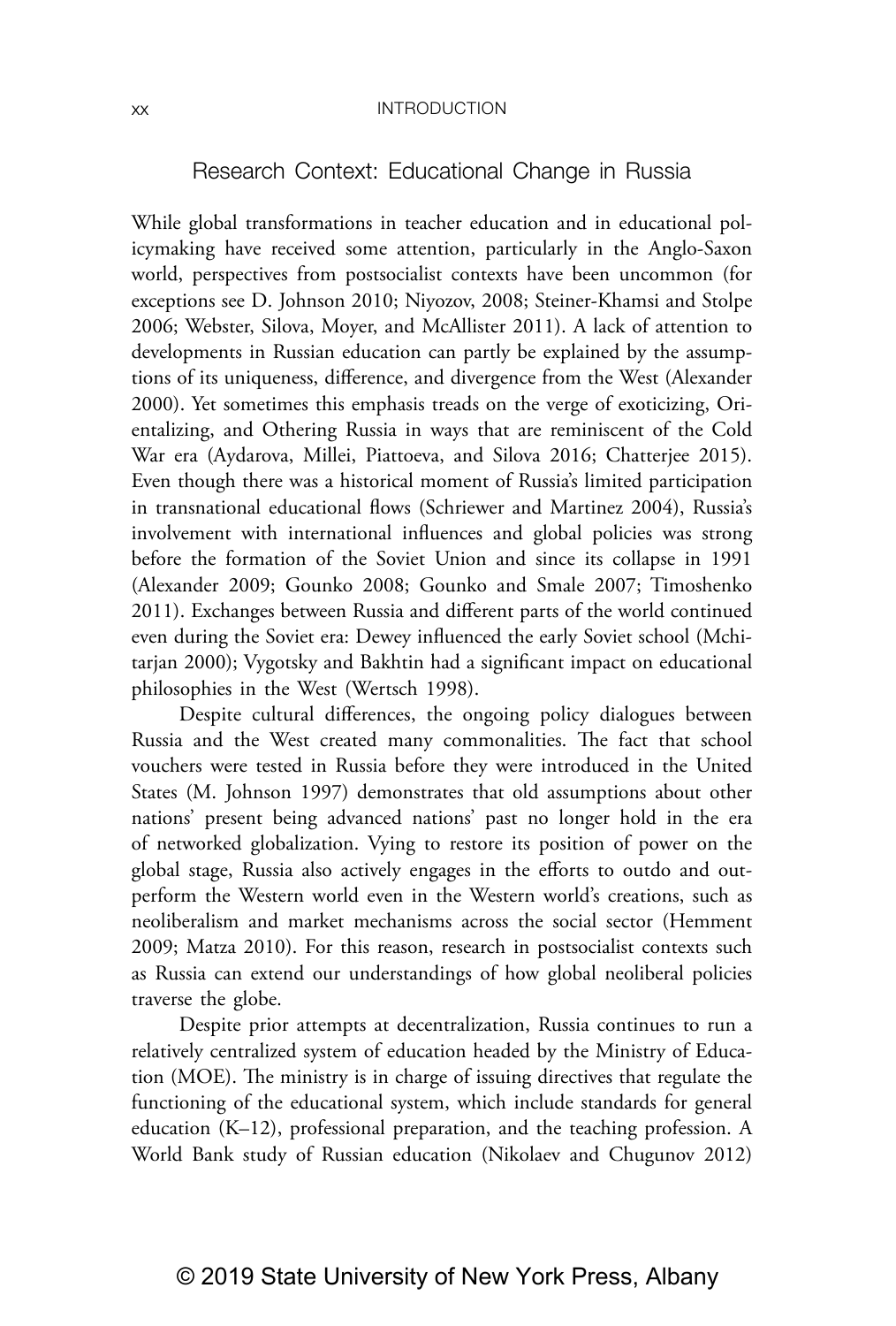#### INTRODUCTION xxi

stated that in the last ten to fifteen years there were several programs of modernization targeting different levels of education. Ongoing modernization efforts allow globally circulated ideas to cut through Russia's centralized educational system with incredible speed, making visible the processes that could take much longer to trace in more decentralized systems.

According to the OECD's *Education at a Glance* (2016), Russia has one of the highest levels of higher education attainment among OECD countries. Based on the national statistics from 2015 (*Indikatory Obrazovaniia* 2017), at 54.4 percent, education had the highest proportion of employees with higher education degrees compared to 33 percent in the economy overall. By 2015, 82.7 percent of Russian teachers had higher education degrees and 77.5 percent were graduates of pedagogical universities. Only 16.2 percent of teachers held secondary vocational degrees. The proportion of teachers with secondary vocational degrees depends on the level of schooling. In early childhood education, 50.7 percent of teachers had higher education and 47.7 percent had secondary vocational education. Among teachers for grades 1 through 4, 74.3 percent had higher education degrees and 24.7 percent had secondary vocational education. For grades 5 to 9, the proportion of teachers with higher education degrees hovers around 90 percent. The preponderance of teachers with higher education degrees, particularly from pedagogical universities, raises an important question about reforms that seek to eliminate or radically transform higher education institutions dedicated to teacher education—how and why do the institutions that prepare most of the country's teachers become the target of such drastic reforms?

Of great significance for this book are the blurred lines between reality and fiction that characterize much of Russian politics and life. Peter Pomerantsev in *Nothing Is True and Everything Is Possible* explores the life of Russian politics and society where nothing is what it seems. The surreal nature of interactions between politicians, oligarchs, opposition, and society implode the traditional notions of linearity and rationality. In this situation, realistic accounts so common in policy research run the danger of misrepresenting people's lives and state-level decision-making processes (Pisano 2014). But these blurred lines no longer characterize lives in the postsocialist world only. The rise of the audit culture (S. Ball 2003; Shore and Wright 1999; Strathern 2000), neoliberal governmentality (Ferguson and Gupta 2002), and corporate involvement in policymaking (S. Ball 2007, 2012) facilitates the spread of these surreal arrangements around the globe (Amann 2003; Aydarova, Millei, Piattoeva, and Silova 2016; Brandist 2014, 2016). The Russian case, in this situation, is helpful for understanding the processes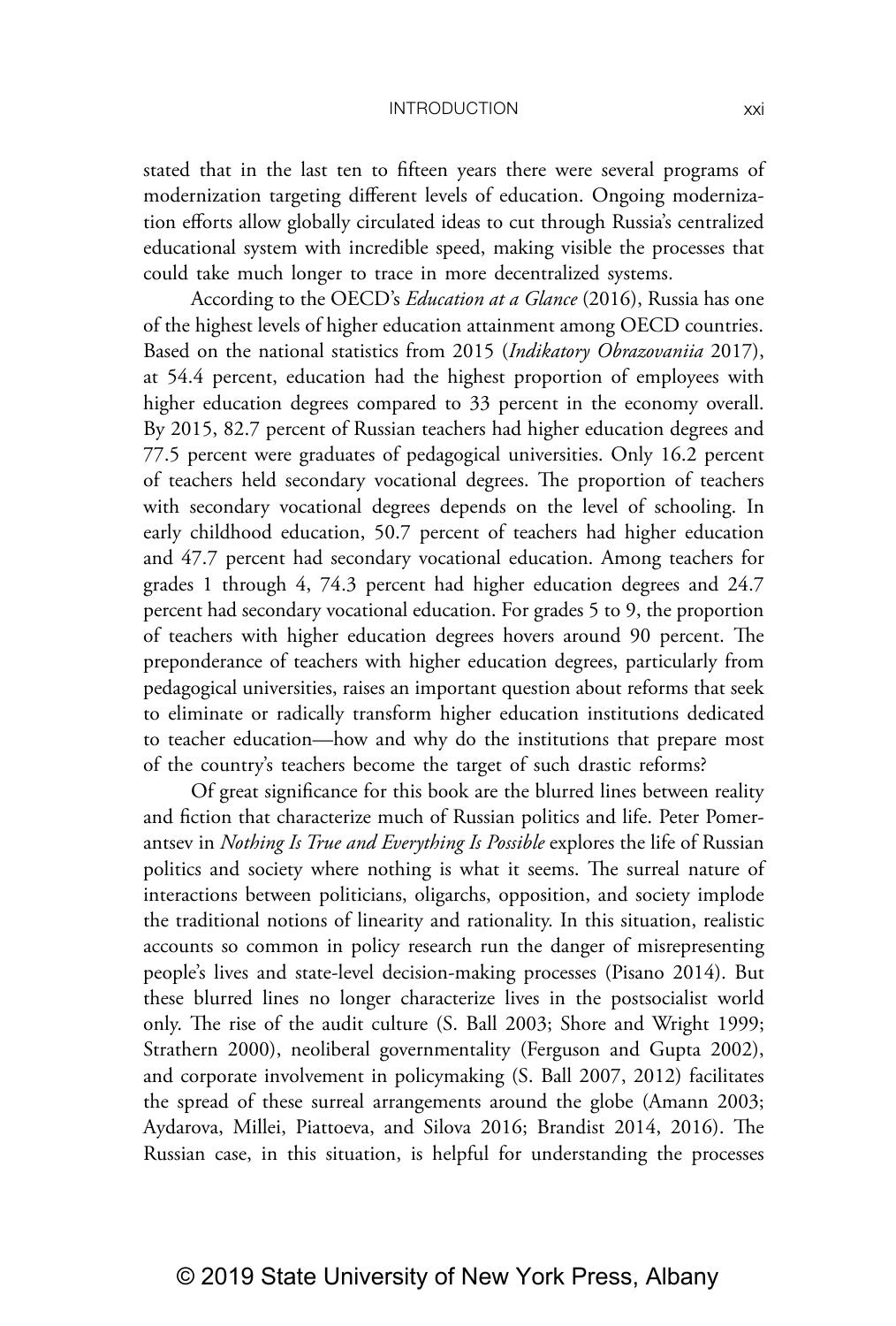that surface around the globe with growing regularity, particularly if viewed through the lens of political theater, which I describe next.

## Political Theater as a Conceptual Framework

There are two distinct approaches to political theater. One uses theater as a conceptual lens for exploring the blurry lines between truth and fiction in social lives, politics, and policies (Edelman 1988; Goffman 1974; Scott 1990; Turner 1975). The other focuses on the liberating potential of theater that draws the audience's attention to the injustices and inequalities around them (Boal 1979; Conquergood and Johnson 2013; Kushner 1997; Willett 1964). This book straddles the divide between these approaches by examining the theatricality of policymaking and the dramas of educational reforms in order to suggest potential emancipatory paths out of the deadlock of global neoliberal transformations in education.

By attending to the blurry lines between reality and fiction, the first approach echoes the notion of political spectacle (Edelman 1988). Policymaking viewed from this lens "resemble[s] theater, complete with directors, stages, casts of actors, narrative plots, and (most importantly) a curtain that separates the action onstage (what the audience has access to) from the backstage, where 'real allocation of values' takes place" (Smith et al. 2004, 11). The power of political spectacle is particularly striking in the differences between what actors perform onstage and how they interpret that performance backstage. Different actors perform for different audiences: reformers arguing for the necessity of school accountability to improve educational quality (Smith et al. 2004), students in an urban setting performing the role of destitute but deserving children for school funders (Brown 2015), or principals evoking global competitiveness to justify high-stakes testing (Koyama 2013).

According to Edelman (1988), policy problems are constructed in ways that allow political elites to advance their agendas. The reformers' goal then is to convince the audience of their definition of the problem and get them to accept the reform proposal as the only way to address that problem (Anderson 2005; Granger 2008; Smyth 2006). For example, in the United States reformers such as Ron Unz argued that Spanish-speaking children show low academic achievement because of bilingual education and the only way to address this problem was through English only policies (Wright 2005). These arguments were touted as based on the best scientific evidence even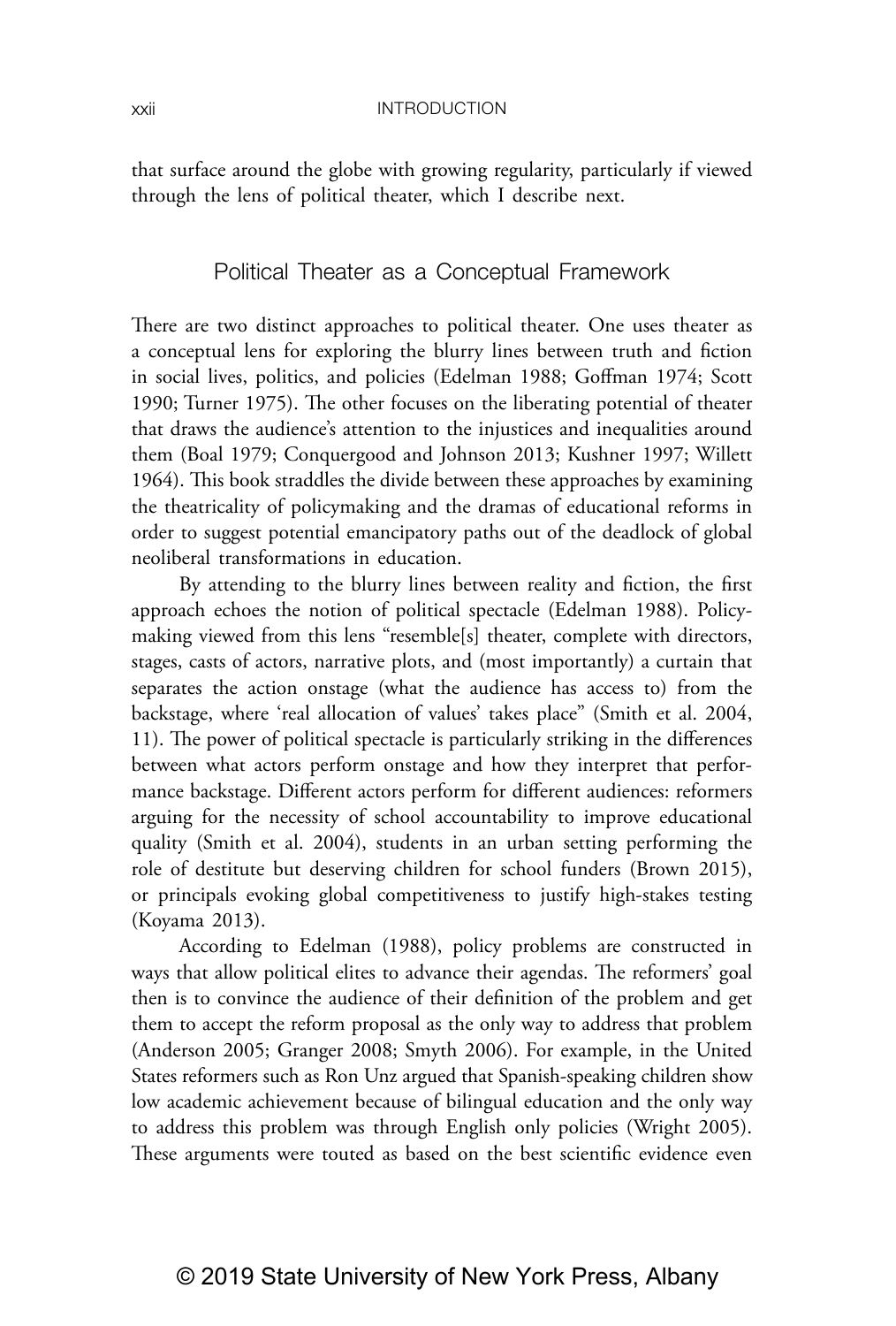#### INTRODUCTION xxiii

though they ran counter to well-documented research findings (Hakuta 2011). Wright (2005) argued that "the use of symbolic language, the use of plots and story lines, the creation of leaders (heroes) and enemies, [and] the evoking of symbols of rationality" evident in the introduction and implementation of English only policies in Arizona revealed the political spectacle of these reforms. Adamson, Forestier, Morris, and Han (2017) observed a similar trend in Britain where reformers constructed a crisis around low PISA scores, presenting members of the educational establishment as villains responsible for the educational failure and themselves as heroes able to fix it.

Spectacle and theater as analytical frames reveal how some ideas are disguised, other ideas are modified, and still others remain completely invisible to the audience. Central in this analysis is the role of shadows that obscure the involvement of actors that are not ordinarily imagined as participants in educational policies in democratic societies. Largely invisible to the general public remains the presence of philanthropic foundations using grant funding to advance their agendas (Tompkins-Stange 2016), corporations venturing into the educational sector to increase their market value (Gunter, Hall, and Apple 2017), and private companies profiting from schools' failure to meet adequate yearly progress under the No Child Left Behind Act (Koyama 2010). It is not only the presence of other actors that is obscured in the political spectacle. Arguments about educational quality, choice, and opportunity similarly disguise the growing disparities among privileged and underprivileged groups. By extension, this disguise normalizes and naturalizes social inequality (Koyama and Bartlett 2011), placing the responsibility for low achievement on individual students, their communities, or their schools rather than structural inequalities (Koyama and Cofield 2013).

Modernization dramas common around the world seek to destroy political possibilities of addressing these structural inequalities and attempt to create economic utopias most conducive to corporate and oligarchic prosperity. The processes of introducing educational reforms that retrench inequality, introduce conservative values, and reengineer societies unfold in ways that create an illusion of democratic participation (Smith et al. 2004). These reforms appear to be open to debate, but reformers and policymakers adopt a monologic position and rarely take opposition to them seriously. Consider, for example, the opt-out movement in the United States. Even though families in different communities around the country began to raise serious objections to the testing their children are subjected to, their resistance is coopted into the political spectacle as yet another oppositional force

## © 2019 State University of New York Press, Albany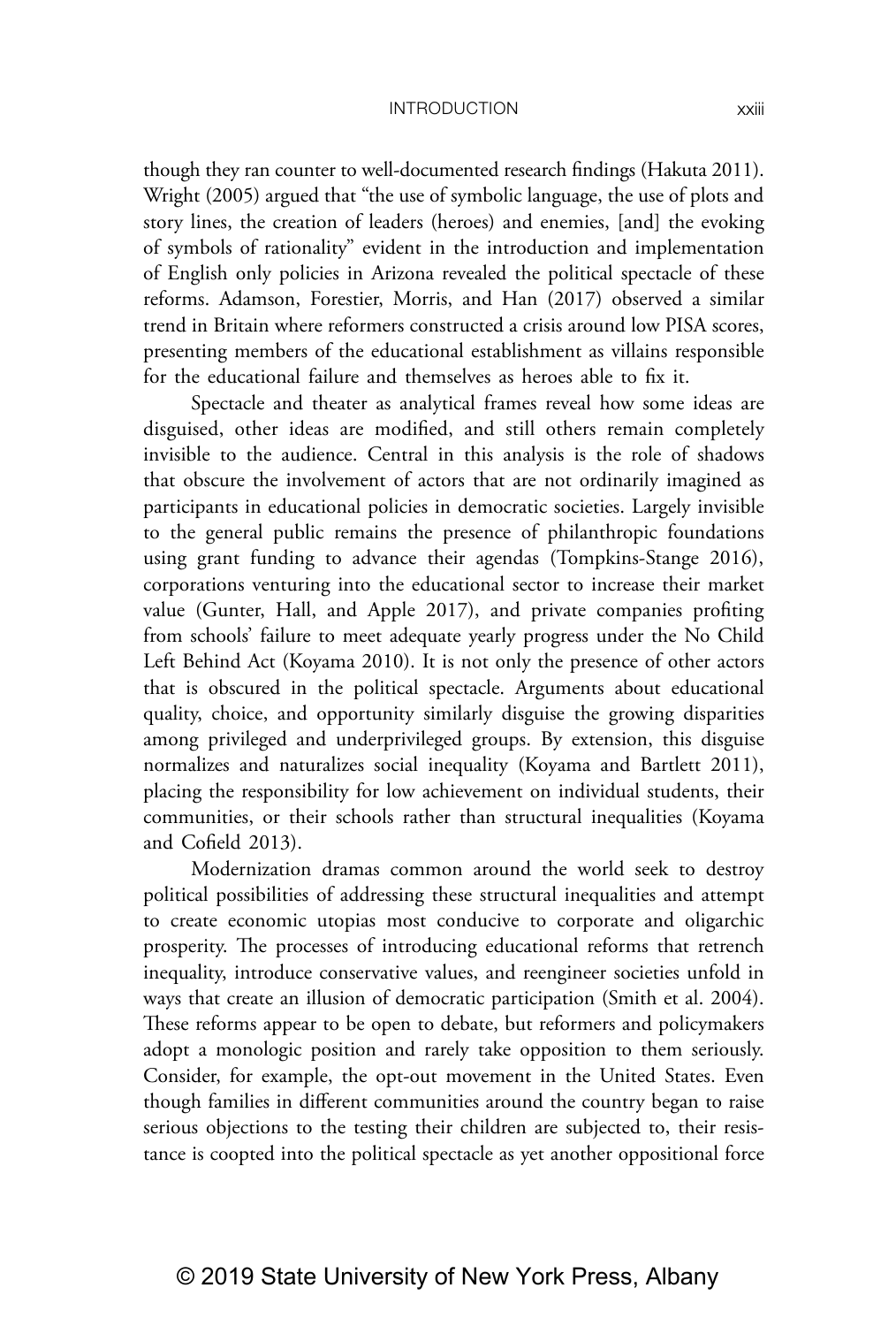#### xxiv INTRODUCTION

that hero-reformers have to combat (Szolowicz 2017). Diverse voices that question, challenge, or critique the direction of change chosen by political elites are often silenced or drowned out as irrelevant, uninformed, misguided, and detrimental for the nation's future (Smith et al. 2004).

What can be done in such a challenging political moment is the prerogative of the second approach to political theater. Brecht (Willett 1964) and Boal (1979) argued that Greek tragedies are staged in ways that coerce the audience to empathize with the characters onstage and experience catharsis at the end of the performance. This way tragedies mold the audience into accepting the status quo. Modernization dramas and reformers' justifications for neoliberal policies similarly seek to mold the audience into accepting their version of reality and into maintaining the status quo that upholds injustice and inequality. Brecht argued that alienation from the act onstage is necessary to distance the audience from the fiction of the play to propel them to action (Willett 1964). Seen from this perspective, a book that tells the story of neoliberal reforms in another country could serve as a potential catalyst to stop taking neoliberalization and marketization of education in one's own context for granted. Building on Brecht's observations, Boal (1979) developed the Theater of the Oppressed "to change the people—'spectators,' passive beings in the theatrical phenomenon—into subjects, into actors, transformers of the dramatic action" (122). I draw on the framework of political theater in the hope of not only critiquing but also imagining possibilities for praxis.

The focus on political theater as an art form also allows me to bring together politics, ethics, and aesthetics into my policy analysis. Bakhtin (1990, 1993) writes of authors' aesthetic responsibility that any product that an artist creates bears his or her signature that testifies to its authorship. In networked states, where responsibility for policies is increasingly dissolved, a lack of policymakers' accountability and responsibility for changes is paralyzing to those who become the target of reforms. In presenting my analysis through the lens of theater, I explore how the process of diffusing responsibility is accomplished. By focusing on individual actors involved in reforms, I also seek to make visible the roles played by actual people behind seemingly impersonal modernization reforms. While my analysis will not lead to specific individuals being held accountable for their roles (I use pseudonyms throughout the text), it nevertheless affords opportunities to reexamine how policy analysis can be carried out in ways that will keep playwrights, directors, and actors of reform aesthetically, ethically, and politically responsible for their productions.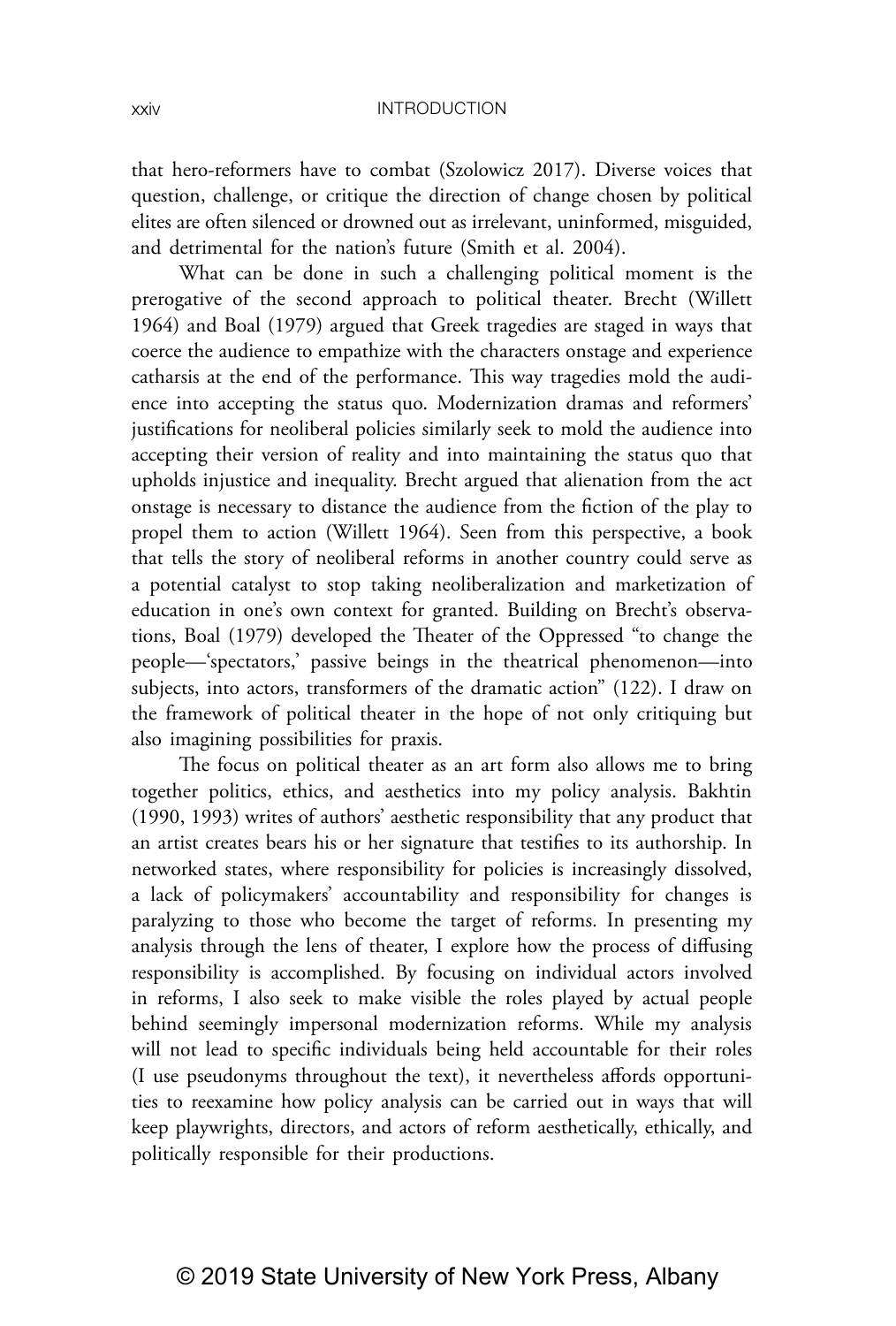#### INTRODUCTION xxv

Finally, the framework of political theater puts the ethnographer who enters spaces of struggle and contestation in a unique position like that of the fool, the joker, or the clown in Bakhtin's (1981) account of the "theatrical trappings of the public square" (159). These figures question and challenge authority. As outsiders, they create opportunities to scrutinize the duplicity, banality, and hypocrisy of those who currently hold power (Aydarova "Jokers"). In an ethnographic context, an outsider, such as myself, can perform the role of a fool who observes and analyzes events, and who may be particularly well poised to do so if insiders are under the threat of repercussion for speaking out.

Building on these two approaches, I conceptualize political theater as a multifaceted process, in which reformers stage performances that create an imaginary world dedicated to the orchestration of conservative social change through modernization reforms. To demystify policymaking processes and reformers' performances, I use dramaturgical components and techniques, including masks (chapter 2), event sequence in theatrical productions (chapter 3), selective focus accomplished through the use of light and shadows (chapter 4), props and scripts (chapter 5), and actor training (chapter 6) as tools for policy analysis. In offering this analysis, I also explore possibilities of alternative constructions and integrate multiple participants' perspectives on the issues entangled in or obscured by the political theater of teacher education reforms. Connecting a diversity of perspectives on the performances onstage allows me to disrupt the monologic unitary construction of problems and solutions that reformers advocate and offer insights into alternative paths of change. I share Boal's hope that readers of this book would consider active positions available to them to respond to the policy dramas they are observing. A more detailed explanation of this work's theoretical foundations is provided in appendix B.

## Anthropology of Policy as the Methodological Approach

It is common for global education policy studies to trace processes from policy formation to policy implementation. In addition to constructing policy processes in a linear fashion, there is a common tendency to ascribe authorship for the changes to the visible actors—international organizations, national governments, ministries of education, or expert communities (see Martens et al. 2010; Verger, Novelli, and Altinyelken 2012). Occasionally, the presence of other actors is recognized (see S. Ball 2007, 2012; Menashy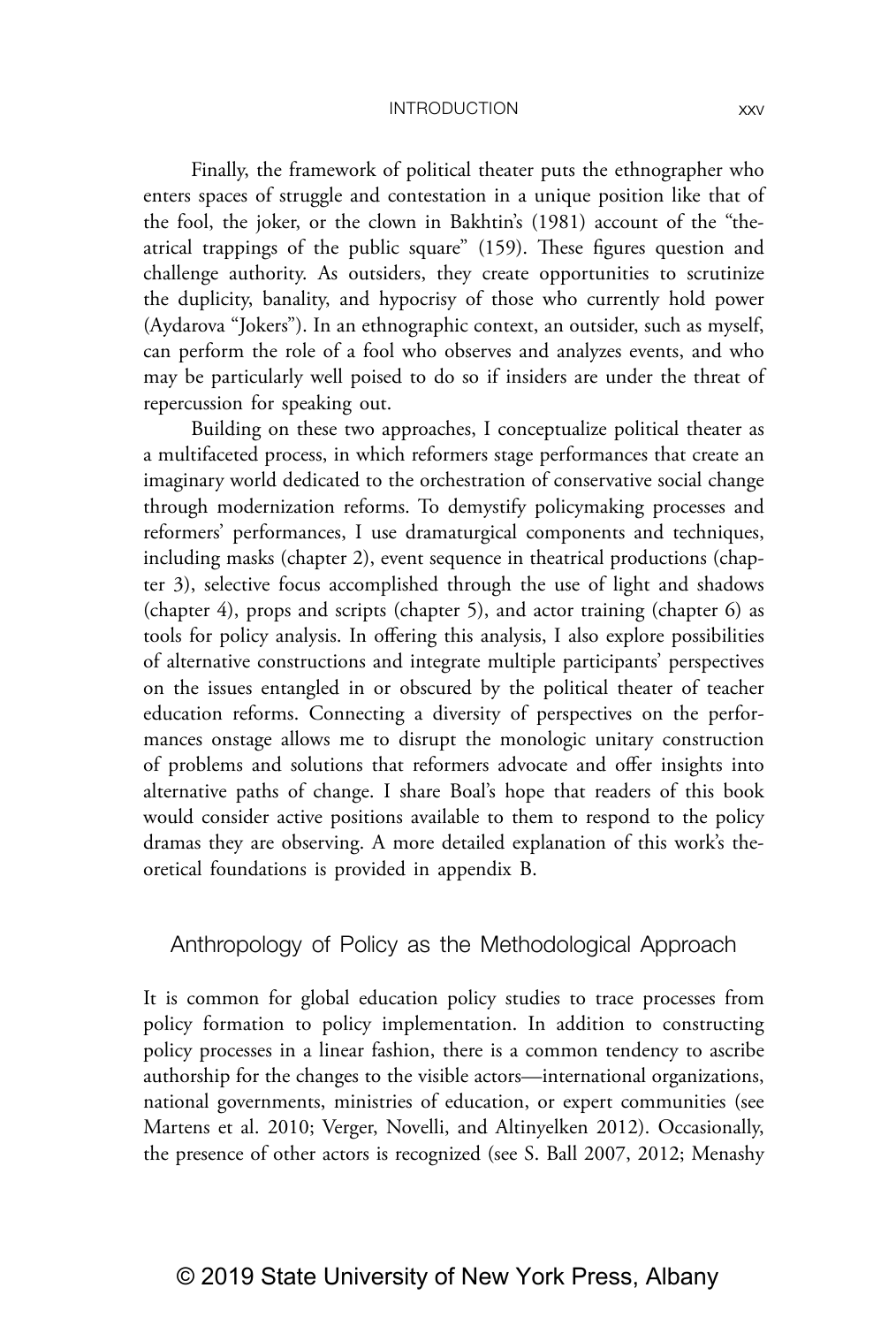#### xxvi INTRODUCTION

2016; Spring 2015a, 2015b; Gunter, Hall, and Apple 2017; Hursh 2016; Kovacs 2011; Tompkins-Stange 2016), but their activities are often approached in a rational manner. The guiding assumption for analyzing those actors' words and works is that they do what they say they do. Finally, studies in global governance tend to deal with final products—reports or policies that have been proposed or implemented, leaving the processes of arriving at those products largely unattended. While this approach is helpful for shedding light on possible movements in the field, it remains insufficient for capturing the inner workings of power and for attending to how some voices drown out others in national and subnational debates on global policies. To address these gaps, I turn to the methodological approaches of anthropology of policy to make visible the inconsistencies in policy actors' performances, to disrupt certainties about policy formation processes, and to reconsider ethical and aesthetic responsibilities in policymaking in the age of spectacle.

Anthropology of policy departs from a linear construction of policy formation and policy implementation. Associated closely with the interpretive policy analysis (Yanow 2000), it instead attends to the messy, contested, and contingent nature of policies that work as instruments of governing and power (Shore, Wright, and Però 2011; Sutton and Levinson 2001). Moving away from the realist rational frame, anthropology of policy expands the notion of how policies can be studied as "contested narratives which define the problems of the present in such a way as to either condemn or condone the past, and project only one viable pathway to its resolution" (Shore, Wright, and Però 2011, 13). For an ethnographer to study a contested narrative means that she must give credence to multiple voices in policy debates and attend to the fragmentations within the policy (Shore and Wright 1997). Apart from a distinct conceptual focus, anthropology of policy reconsiders ethnography's "geographic coherence" (Hamann and Rosen 2011, 466) and expands an anthropologist's use of evidence. Site ethnography in policy research may not always be accessible, but rich insights into unfolding processes can be gained through the use of published and unpublished reports, newspaper accounts, memos, and public interviews. In drawing on this approach, I similarly incorporate different types of evidence into my account.

## *Research Sites and Data Sources*

My research journey in Russia began in 2011. I did not go there to study the dismantling of teacher education. I went with questions about educational

© 2019 State University of New York Press, Albany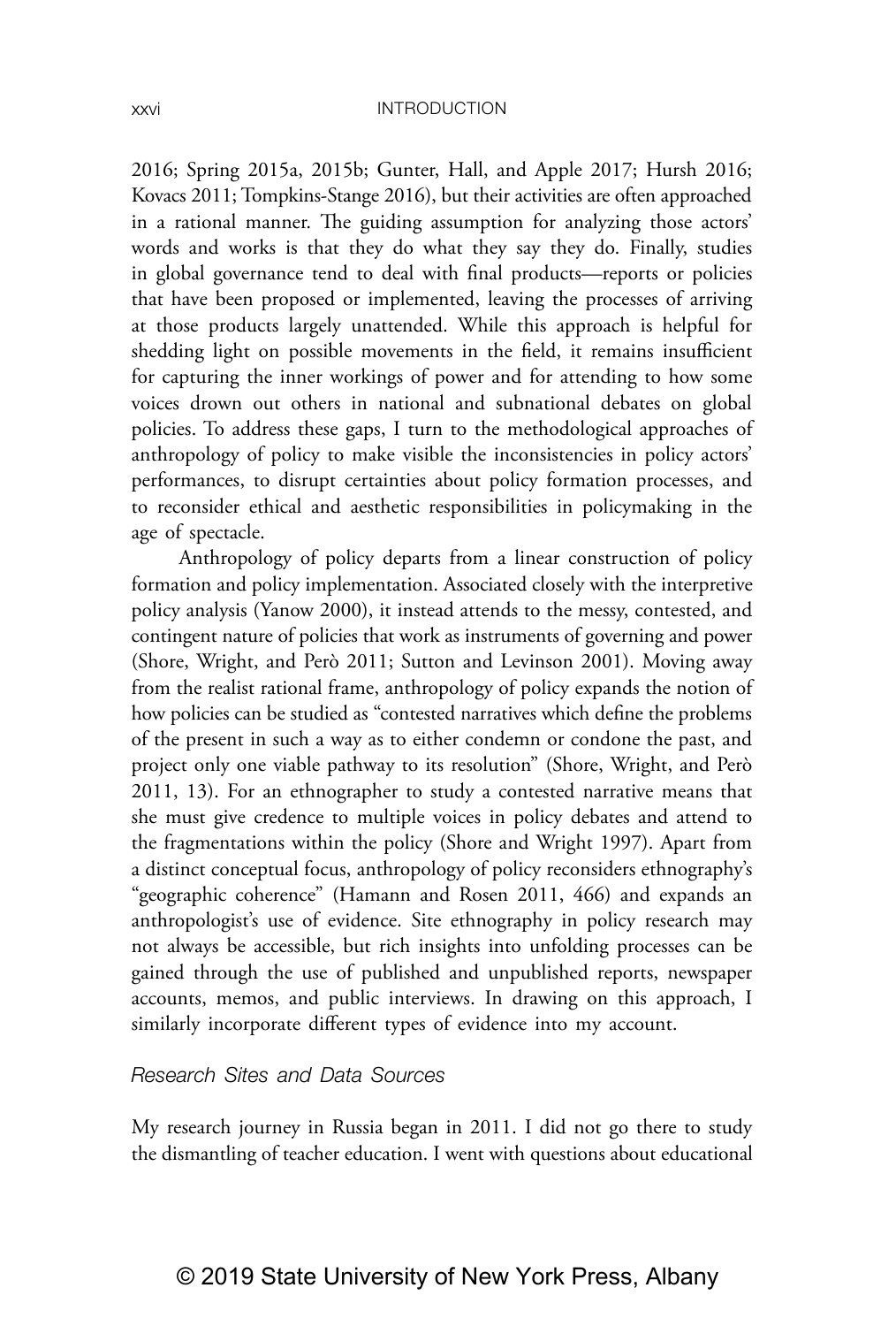#### INTRODUCTION xxvii

reforms imbued with global neoliberal discourses, the budding effects of which I began to observe in government reports and policy briefs. I started with an ethnographic study of changes at Dobrolyubov State Pedagogical University in Siberia in 2011. Constant talk of the Bologna Process and modernization policies made me wonder how the story of reforms would unfold over time. I thought I knew the answer. I imagined that with strong academic traditions, resistance against globally circulated reforms would prevail. When I returned in 2012, I added fieldwork at Ognensk State Pedagogical University—located centrally both geographically and politically—planning to observe how that resistance would unfold. That summer, a colleague put me in contact with a collaborator who quite fortuitously was connected to the reformers' networks. Because of my interest in educational reforms, she recommended that I connect with the folks from Lyutvino Economics University (LEU) as they were now running much of the show. She put me in touch with a couple of people working there who I managed to interview at that time. Those interviews had a strong global and neoliberal flavor, with references to problem constructions and analyses of educational trends reminiscent of US and UK reform discourses.

When I returned to Russia in 2013, I decided to incorporate all three sites into a critical multi-sited ethnography: Ognensk and Dobrolyubov State Pedagogical Universities to capture the variation in how pedagogical universities were dealing with reforms and LEU to understand how these reforms came to acquire so much of the global flavor. Research at the pedagogical universities could help me "study through" the policies (Wedel et al. 2005), whereas LEU would offer an opportunity to "study up" (Nader 1972).

I spent several months conducting ethnographic research at foreign languages and pedagogy departments at Ognensk and Dobrolyubov State Pedagogical Universities. Life at pedagogical universities generally rotated around classes, breaks between classes in the offices shared by as many as fifteen or twenty faculty, and occasional faculty meetings. I spent most of my time "hanging out" in shared faculty offices, in classrooms, and in the hallways where students waited for their classes. I participated in university conferences, department events, and conducted classroom observations. When students were on their teaching practicums, I traveled to the schools where they were placed and spent time observing their teaching and their interactions with K–12 teachers and students. In my observations, I focused on how teaching and learning proceeded in teacher education, paying particular attention to how different participants made sense of reforms associated with educational modernization.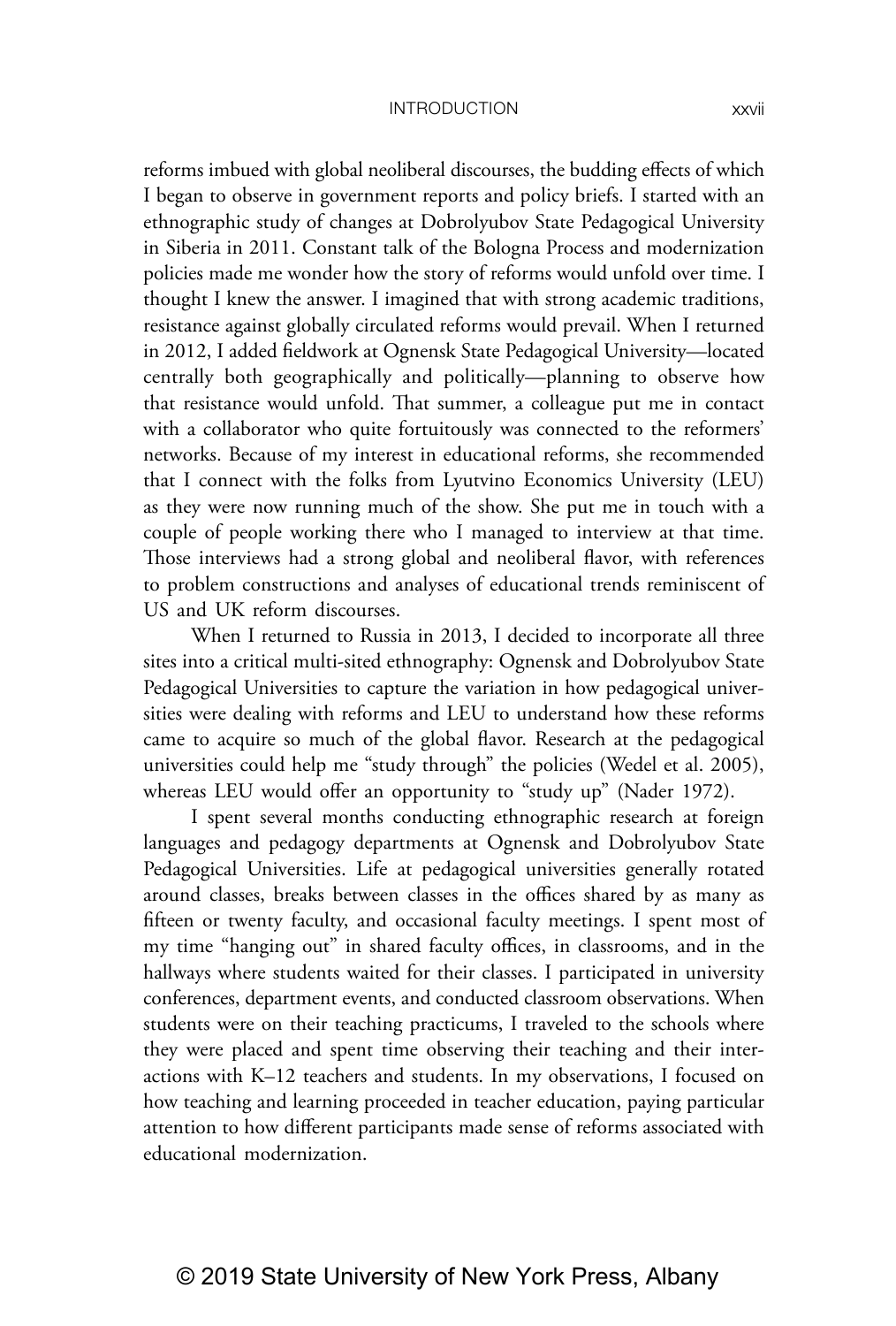#### xxviii INTRODUCTION

I conducted focus groups with students and interviewed faculty, administrators, and educational researchers to learn about their perspectives on and experiences with educational modernization. OSPU was actively engaged in contesting teacher education modernization, so the university leadership put together a working group that was preparing an alternative policy proposal. I interviewed members of the working group and included the publications and presentations of this group's members in my analysis. Many of my participants knew about the developments in teacher education modernization and repeatedly gave me two or three names of reformers who worked for the LEU as the people I should definitely interview for my project. These people subsequently became key characters in this text. Due to Dobrolyubov's remote location, there was less awareness of the specifics of modernization policies when I was collecting data. There was, however, a general sense among faculty members of being overwhelmed with the onslaught of reforms and constantly changing expectations (Aydarova "Fiction-Making").

I first traveled to Lyutvino to attend a conference organized by LEU and to meet with the secretary of the working group that developed the Concept. I followed some of the developments around the policy through webinars, media interviews, and public announcements remotely. When I returned to Lyutvino in January of 2014, I was assigned a desk in an office shared with the working group secretary. I do not know if I was placed there so that I could learn what I needed or so she could keep an eye on me. Both are equally possible.

Life at LEU did not have a familiar flow. Because the Education Department did not serve any undergraduate classes and most of their master's programs did not have a residential requirement, it did not have a regular rhythm of classes, with students' voices filling the hallways during breaks. Faculty shared offices, but they had only two or three people in each. Most of what was happening occurred behind closed doors in offices or in conference rooms. There were no communal spaces where people congregated, so I had to find new ways to "hang out." I attended weekly seminars open to the public and separate seminars for the employees and affiliates of the Education Department. I still observed different classes and gained valuable insights since there was a significant variation in ideological orientations within LEU, with the least visible faculty being most opposed to reforms.

Early on, I learned about an official working group of twenty-two people that the Ministry of Education allegedly created to draft the Concept.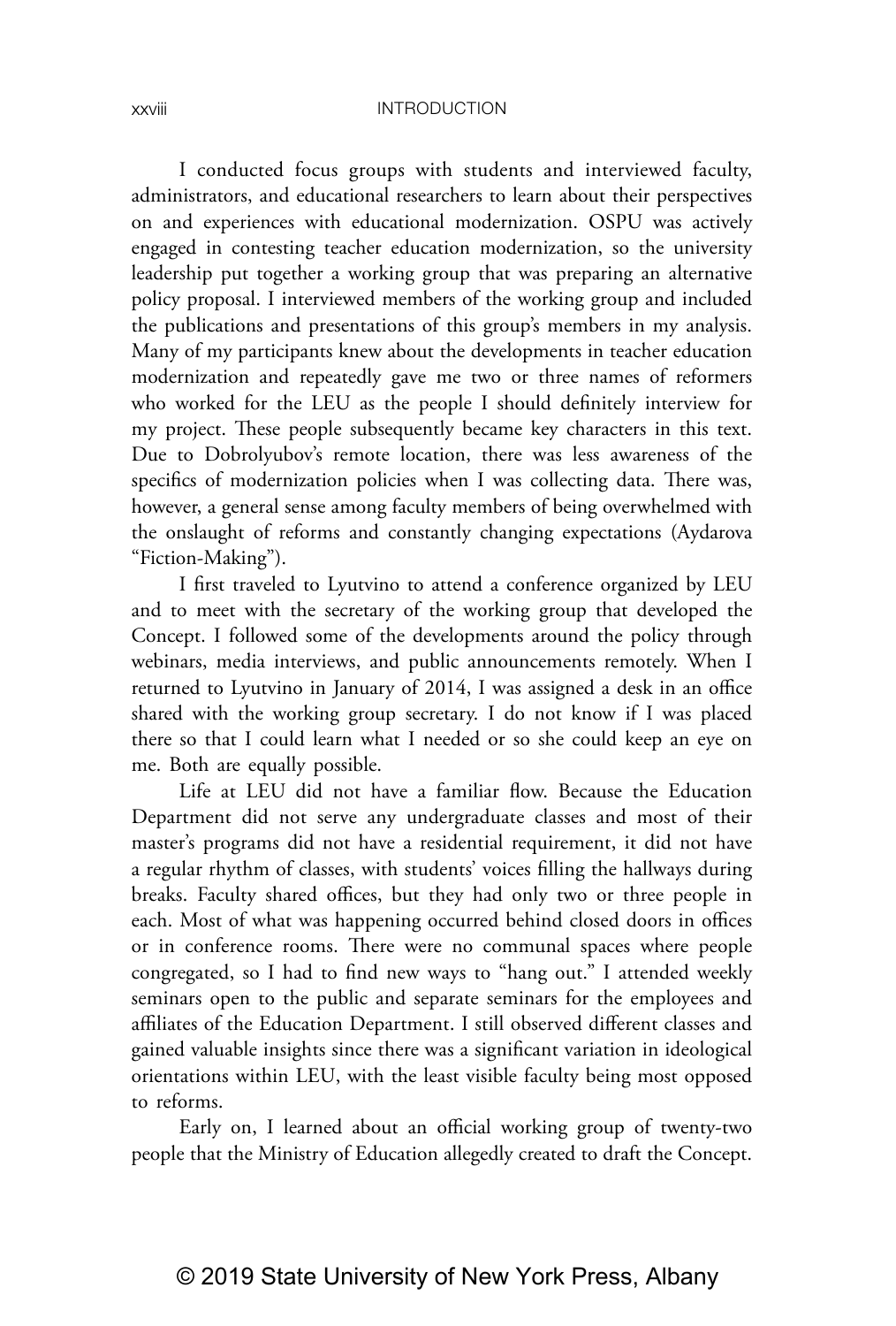INTRODUCTION xxix

The working group secretary promised to ask the members of that group for an interview on my behalf. After waiting for two weeks, I learned that only two people agreed to do an interview with me. After another two weeks, I learned that my request for an interview never went out to the group as a whole and was only discussed in the reformers' inner circle. This experience was indicative of the challenges I had to navigate at other sites where my presence was carefully managed to contain what I could learn. To work my way through these challenges at LEU, I started with the two interviews I was offered but used every imaginable opportunity to ask others for an interview or for a conversation. I approached folks during seminars at LEU, during educational and noneducational conferences, and even during an educational Olympiad—a competition organized to identify the best among teacher education students. During each interview, I also asked my interviewees for recommendations about who I should interview next. Through this reputational sampling (Farquharson 2005), useful for studying policy elites and for tracing their networks, I was able to conduct close to forty interviews, incorporating the perspectives of those who belonged to the reformers' networks and those who worked outside of them.

During my time in Lyutvino, my interviews were spread throughout the city. Those interviews took me to university buildings constructed during imperial times, to the offices in the buildings where famous Soviet chocolates used to be made, to research institutes speckled around different neighborhoods, to recently built high-rises of presidential academies. Every time I had an interview, I would get lost. I eventually accepted this as an inalienable part of a multi-sited ethnography of policy in a large metropolitan area. In the apartment I rented in the outskirts of Lyutvino, I created detailed observation narratives from the jottings I took during the day, wrote interview summaries, and meticulously mapped out reformers' networks, trying to figure out who knew whom, for how long, and through what channels. In the summer of 2014, I came back to Lyutvino to collect more interviews and observations and to conduct archival research for the historical background of these reforms.

From the time of fieldwork to the follow-up trips in November and December 2015, I followed reform developments online and through personal contacts. I went back for a conference in Lyutvino in November 2015 to learn that my assumptions about resistance were too simplistic. Despite the foreignness of reform ideas, representatives of pedagogical universities continued to struggle with what they meant for their practice but appeared to embrace change. I also conducted follow-up interviews with faculty and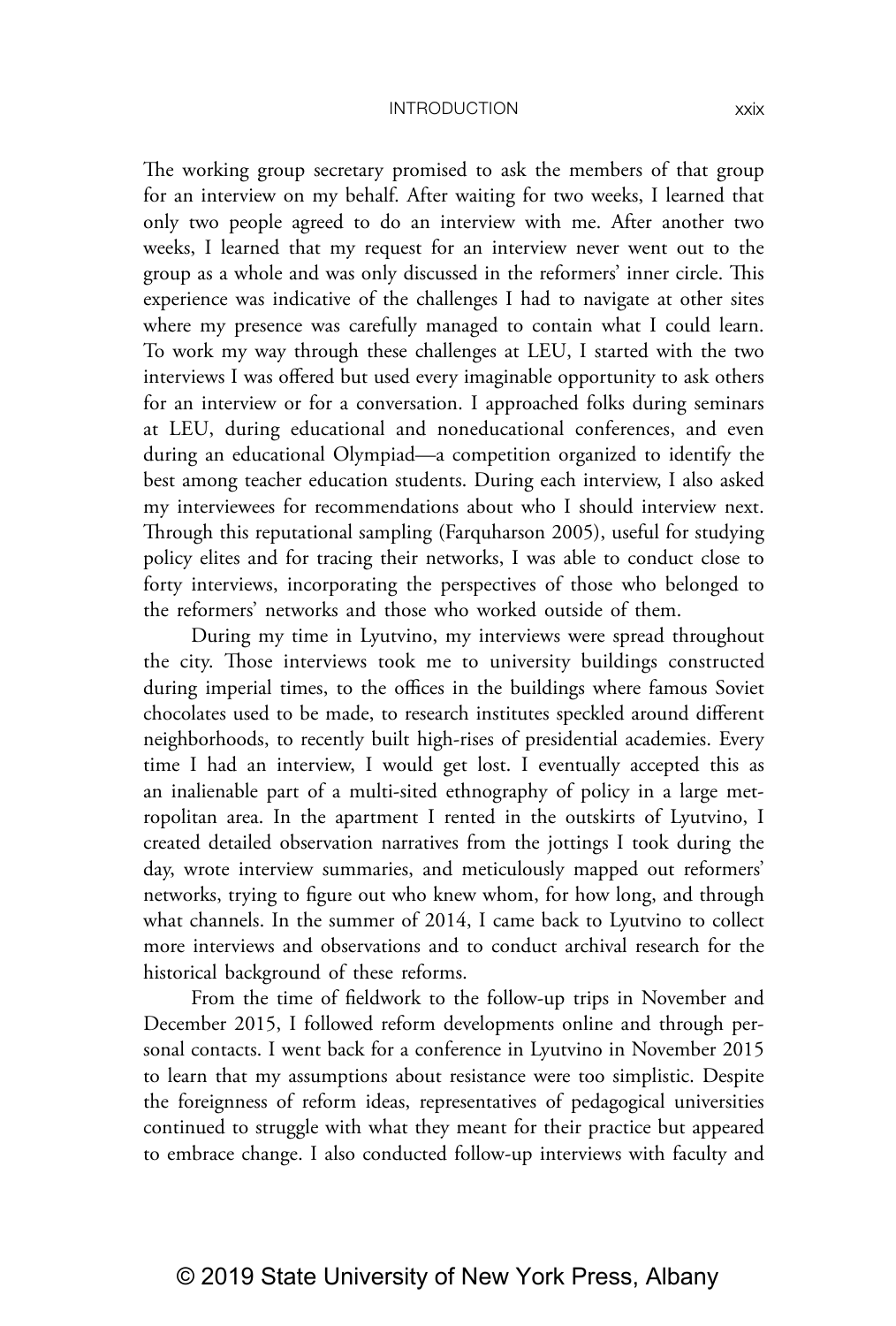administrators in Dobrolyubov and reformers in Lyutvino, trying to understand how this change was accomplished.

On my last night in Lyutvino in December 2015, a colleague took me for a drive around the city. The landmarks I saw during my fieldwork, the large and small streets where I got lost, all of a sudden came together. I realized how interconnected everything was in the city: international organizations' offices stood close to embassies and consulates, research institutes circled academies, and LEU buildings were not far from ministry offices. It also dawned on me then that I no longer got lost on my excursions to conduct final interviews. That final drive through Lyutvino streets—unusually rainy for December—made that strange city finally familiar. My study was brought full circle.

Overall, I was able to conduct eighty interviews with reformers, teacher education faculty, pedagogical university administrators, as well as educational researchers, in addition to fifteen focus groups with teacher education students. Following the methodological approach of anthropology of policy, I incorporated into my analysis policy texts, background reports, academic publications, media reports, video recordings of reformers' presentations, and archival materials (more on methodology in appendix C).

### *The Researcher as Intern*

In different contexts, I was called Olena, Helen, or Elena and was often asked where I was from. "I was born in Russia but grew up in Ukraine," became my standard, polished response. "I am working on a research project focusing on teacher education modernization in Russia," I would add right away. As someone with a native Russian-language proficiency, I often got a more intimate side of the story. Some people occasionally commented that I sounded like an American. The more time I spent in the field, the less frequent those comments became. Those I interacted with for my research often asked if I graduated from a pedagogical university. I did not. I graduated from a state (also known as classical) university, which made my degree more legitimate in reformers' eyes but put a distance between me and my participants from the teacher education community.

At some point, I had to ask myself what was it that got me into researching teacher education. What possessed me to choose that path after degrees in philology and linguistics? One of the reformers nudged me, "I also was young once and cared deeply about politics." He was right. I had cared about politics since high school. This interest was deepened by the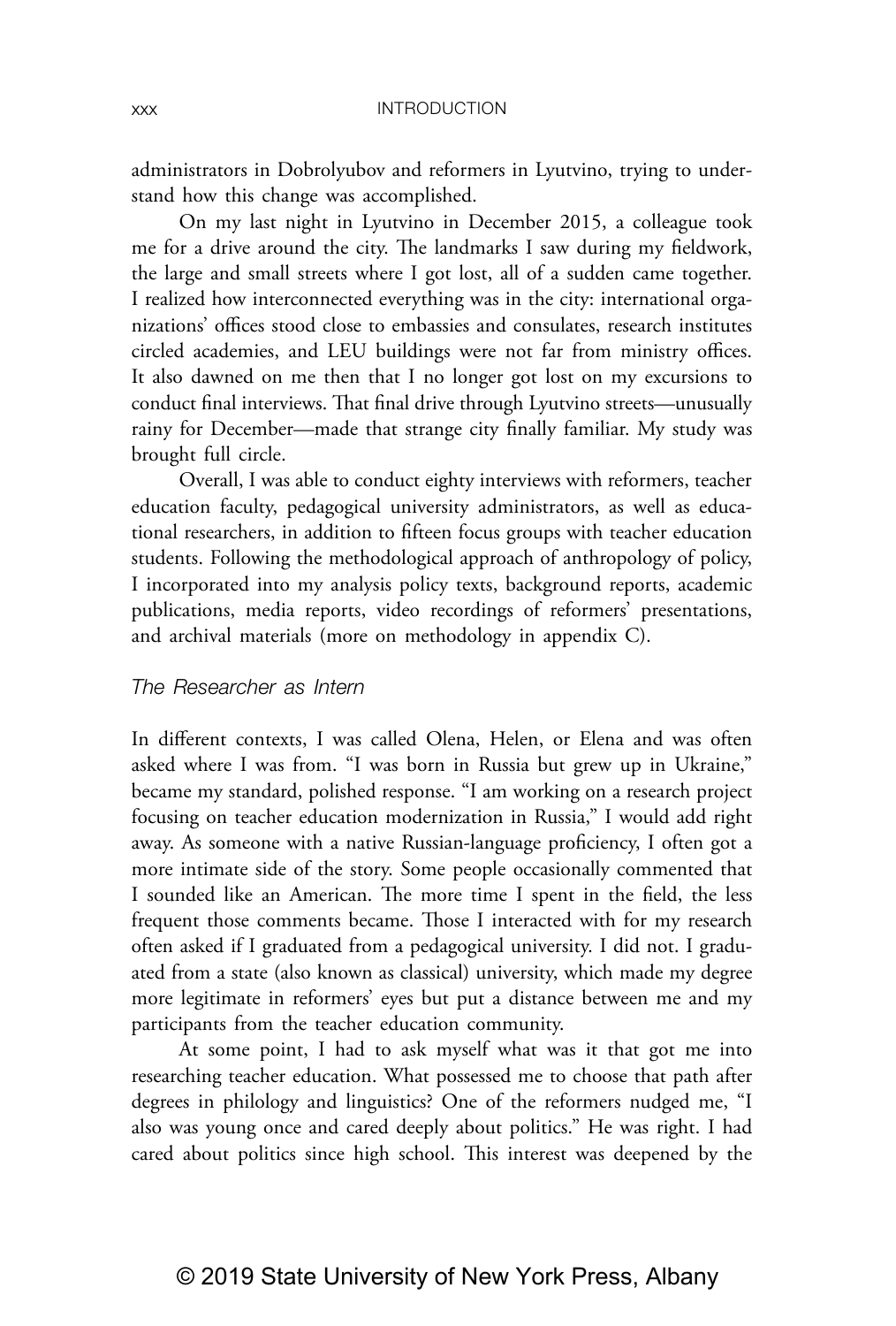INTRODUCTION xxxi

influence of the years spent teaching at teacher training colleges in China and the United Arab Emirates. The educational modernization reforms that those countries were introducing cut straight to the heart of communities where I was working, raising difficult questions concerning values, priorities, and beliefs. Because of these experiences, I came to Russia trying to understand what happens to teachers, teaching, and teacher education in the context of those reforms.

I grew up in poverty and attended school in Odessa, Ukraine, in the nineties when the rapid introduction of a market economy destroyed industries and decimated livelihoods. In reading about alternative routes into teacher education in the United States and the United Kingdom, such as Teach For America, I wrote on the margins about my memories of being taught by people who were never trained to be teachers. A math teacher in the seventh grade came to work at my school because she lost her job as an engineer at a factory. She would silently write solutions to algebraic equations on the board to punish the class for their misbehavior. Those who did not care continued misbehaving. Those who did care copied those equations from the board trying in utter desperation to understand what they actually meant. At the end of the year, everyone failed the math exam. The next year, the math teacher was gone and the class was turned over to the strictest but also the strongest mathematician of the school. It took her fifteen seconds to get the class quiet. She caught the class up on the lost grade and moved us significantly ahead. Whatever was taught that year became my ticket to graduate school in the United States: there were no GRE prep schools in Ukraine at that time and I could only rely on the math I learned in school to pass that exam. This was not an isolated experience. I had other unpleasant encounters with teachers who walked into teaching after losing employment elsewhere. These experiences as well as my own professional path in teacher education made me rather skeptical of reformers' proposals when I first encountered them.

At all three sites, I was officially or unofficially labeled an intern—or *stazher*. This helped justify taking notes in a notebook during classes and asking what seemed like naive questions. During fieldwork, particularly in Lyutvino, I was acutely aware of my age and gender. Most of the people I interacted with for my research were older, and most were men. Being a young woman created certain barriers: my interactions with the reformers occurred mostly within the formal settings of workplaces, conferences, or academic events. That clearly shaped the stories that were shared with me. It is likely that a man would have had greater freedom in accessing reformers